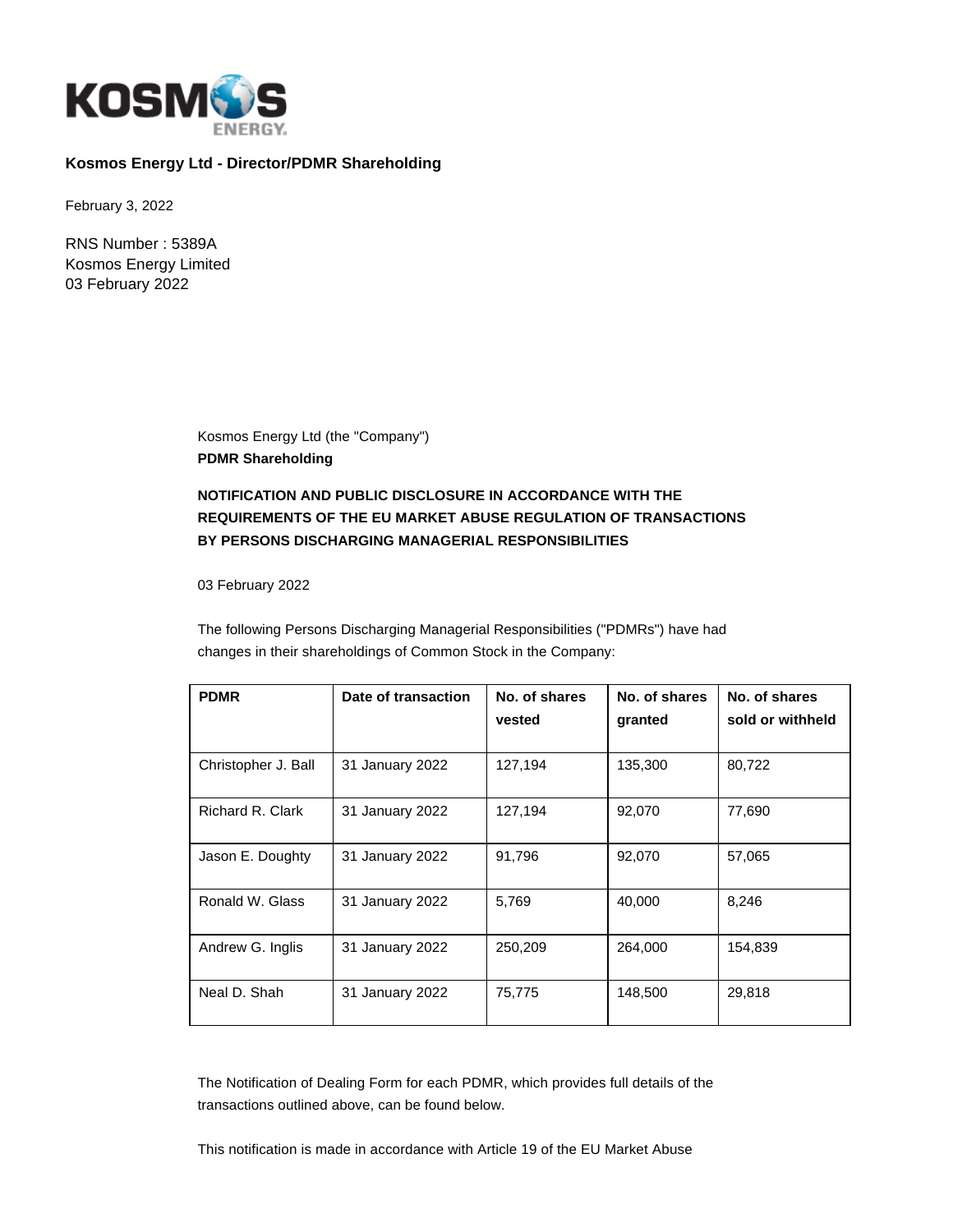Regulation.

Josh R. Marion Assistant Secretary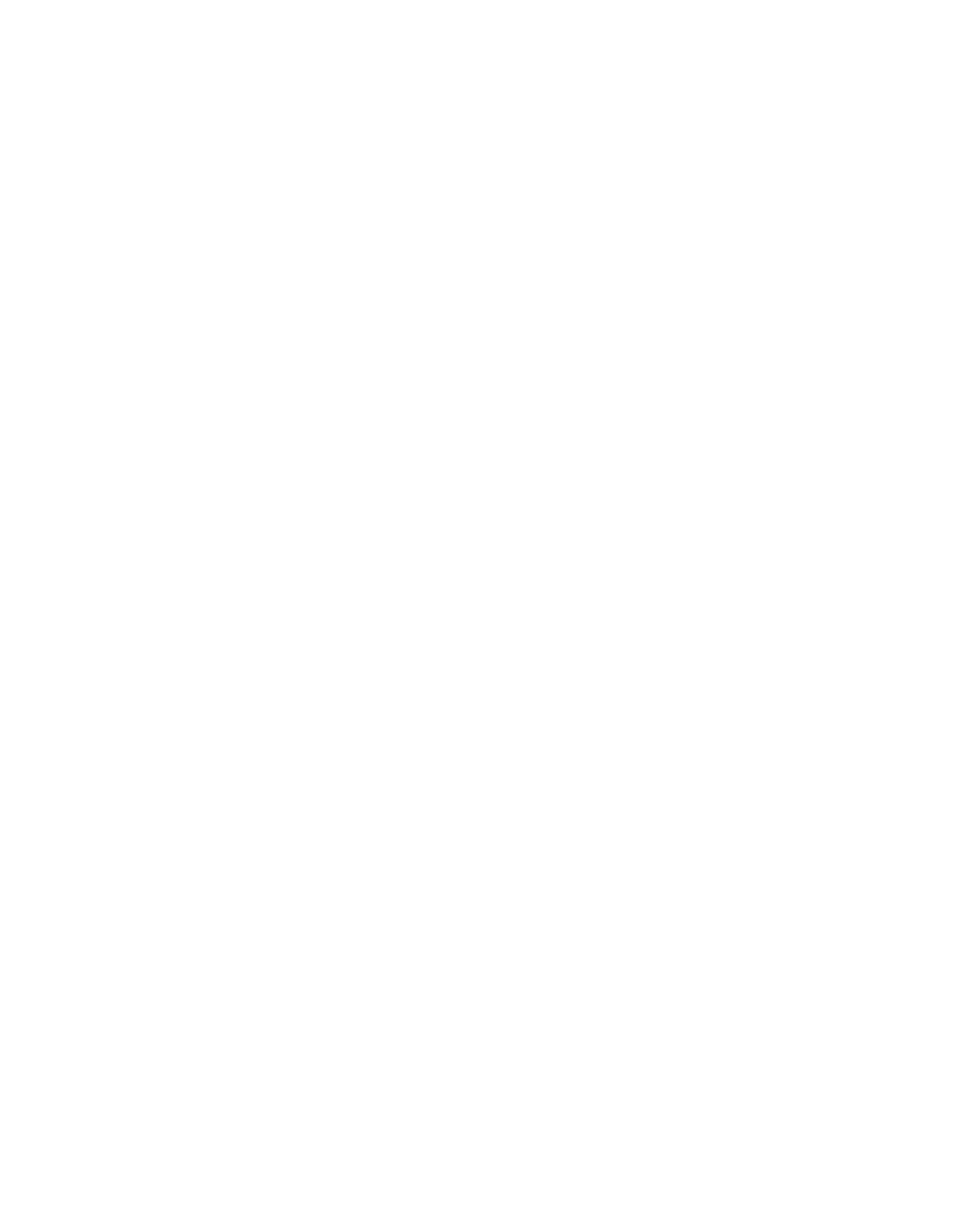## **CONTACT:**

### **Investor Relations**

Jamie Buckland +44 203 954 2831 [jbuckland@kosmosenergy.com](mailto:jbuckland@kosmosenergy.com)

### **Media Relations**

Thomas Golembeski

+1-214-445-9674

[tgolembeski@kosmosenergy.com](mailto:tgolembeski@kosmosenergy.com)

| 1. | Details of PDMR / person closely associated with them ("PCA") |                                                                                                                                                                                                                                                                                                   |
|----|---------------------------------------------------------------|---------------------------------------------------------------------------------------------------------------------------------------------------------------------------------------------------------------------------------------------------------------------------------------------------|
| a) | Name                                                          | Christopher J. Ball                                                                                                                                                                                                                                                                               |
| b) | Position / status                                             | SVP and Chief Commercial Officer                                                                                                                                                                                                                                                                  |
| c) | Initial notification /<br>amendment                           | Initial notification                                                                                                                                                                                                                                                                              |
| 2. |                                                               | Details of the transaction(s): section to be repeated for (i) each type of<br>instrument; (ii) each type of transaction; (iii) each date; and (iv) each place<br>where transactions have been conducted                                                                                           |
| a) | Description of the<br>financial instrument                    | Common Stock, par value \$0.01 per share                                                                                                                                                                                                                                                          |
| b) | Nature of the<br>transactions                                 | (1) 127,194 shares issued on settlement of restricted<br>share units granted to the reporting person on 31<br>January 2019 under the Company's Long Term Incentive<br>Plan (the "Plan") that vested based on the level of<br>achievement of the applicable performance condition.                 |
|    |                                                               | (2) 135,300 restricted share units granted under the<br>Plan which are scheduled to vest with respect to<br>one-third of the total number of shares on January 31 of<br>each of 2023, 2024 and 2025, subject to the terms of the<br>Plan and the applicable award agreement issued<br>thereunder. |
|    |                                                               | (2) 80,722 shares withheld by the Company to satisfy<br>the tax withholding requirement arising from the vesting<br>of restricted share units granted to the reporting person<br>under the Plan.                                                                                                  |
|    | <b>Shares Granted or Vested</b><br>(3)                        |                                                                                                                                                                                                                                                                                                   |
| c) | Currency                                                      | <b>USD</b>                                                                                                                                                                                                                                                                                        |
|    | Price                                                         | 4.33                                                                                                                                                                                                                                                                                              |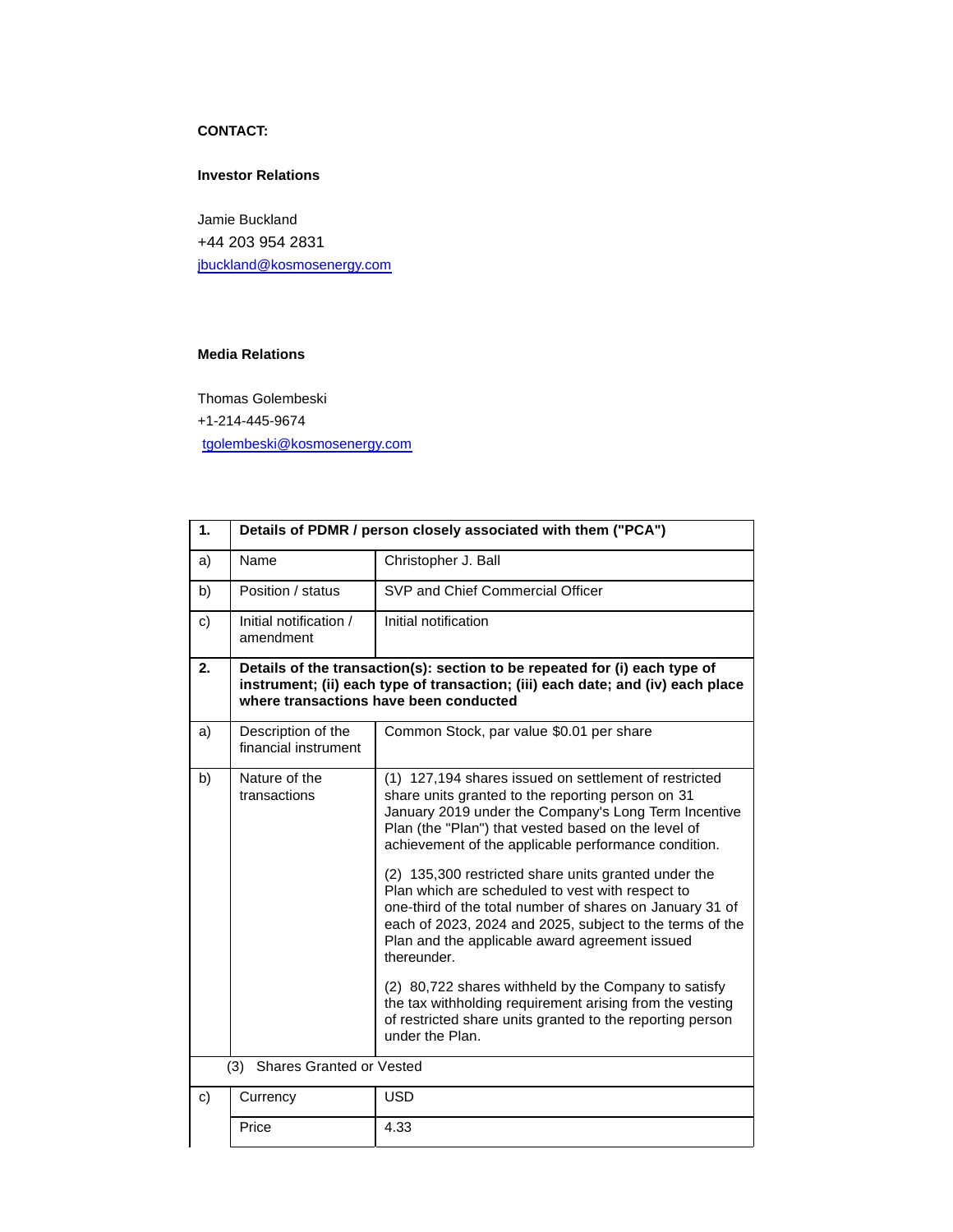|    | Volume                      | 262,494         |
|----|-----------------------------|-----------------|
|    | Total                       | 1,136,599.02    |
|    | (4) Shares sold or withheld |                 |
|    | Currency                    | <b>USD</b>      |
|    | Price                       | 4.33            |
|    | Volume                      | 80,722          |
|    | Total                       | 349,526.26      |
| d) | Aggregated<br>information   |                 |
|    | Price                       | 4.33            |
|    | Volume                      | 181,772         |
|    | Total                       | 787,072.76      |
| e) | Date of the<br>transactions | 31 January 2022 |
| f) | Place of the<br>transaction | <b>NYSE</b>     |

| 1. |                                            | Details of PDMR / person closely associated with them ("PCA")                                                                                                                                                                                                                                                                                                                                                                                                                                                                                                                                                                                                                                                                                                                          |
|----|--------------------------------------------|----------------------------------------------------------------------------------------------------------------------------------------------------------------------------------------------------------------------------------------------------------------------------------------------------------------------------------------------------------------------------------------------------------------------------------------------------------------------------------------------------------------------------------------------------------------------------------------------------------------------------------------------------------------------------------------------------------------------------------------------------------------------------------------|
| a) | Name                                       | <b>Richard R. Clark</b>                                                                                                                                                                                                                                                                                                                                                                                                                                                                                                                                                                                                                                                                                                                                                                |
| b) | Position / status                          | SVP and President, Gulf of Mexico Business Unit                                                                                                                                                                                                                                                                                                                                                                                                                                                                                                                                                                                                                                                                                                                                        |
| c) | Initial notification /<br>amendment        | Initial notification                                                                                                                                                                                                                                                                                                                                                                                                                                                                                                                                                                                                                                                                                                                                                                   |
| 2. |                                            | Details of the transaction(s): section to be repeated for (i) each type of<br>instrument; (ii) each type of transaction; (iii) each date; and (iv) each place<br>where transactions have been conducted                                                                                                                                                                                                                                                                                                                                                                                                                                                                                                                                                                                |
| a) | Description of the<br>financial instrument | Common Stock, par value \$0.01 per share                                                                                                                                                                                                                                                                                                                                                                                                                                                                                                                                                                                                                                                                                                                                               |
| b) | Nature of the<br>transactions              | (1) 127,194 shares issued on settlement of restricted<br>share units granted to the reporting person on 31<br>January 2019 under the Company's Long Term Incentive<br>Plan (the "Plan") that vested based on the level of<br>achievement of the applicable performance condition.<br>(2) 92,070 restricted share units granted under the Plan<br>which are scheduled to vest with respect to one-third of<br>the total number of shares on January 31 of each of<br>2023, 2024 and 2025, subject to the terms of the Plan<br>and the applicable award agreement issued thereunder.<br>(2) 77,690 shares withheld by the Company to satisfy<br>the tax withholding requirement arising from the vesting<br>of restricted share units granted to the reporting person<br>under the Plan. |
|    | <b>Shares Granted or Vested</b><br>(3)     |                                                                                                                                                                                                                                                                                                                                                                                                                                                                                                                                                                                                                                                                                                                                                                                        |
| c) | Currency                                   | <b>USD</b>                                                                                                                                                                                                                                                                                                                                                                                                                                                                                                                                                                                                                                                                                                                                                                             |
|    | Price                                      | 4.33                                                                                                                                                                                                                                                                                                                                                                                                                                                                                                                                                                                                                                                                                                                                                                                   |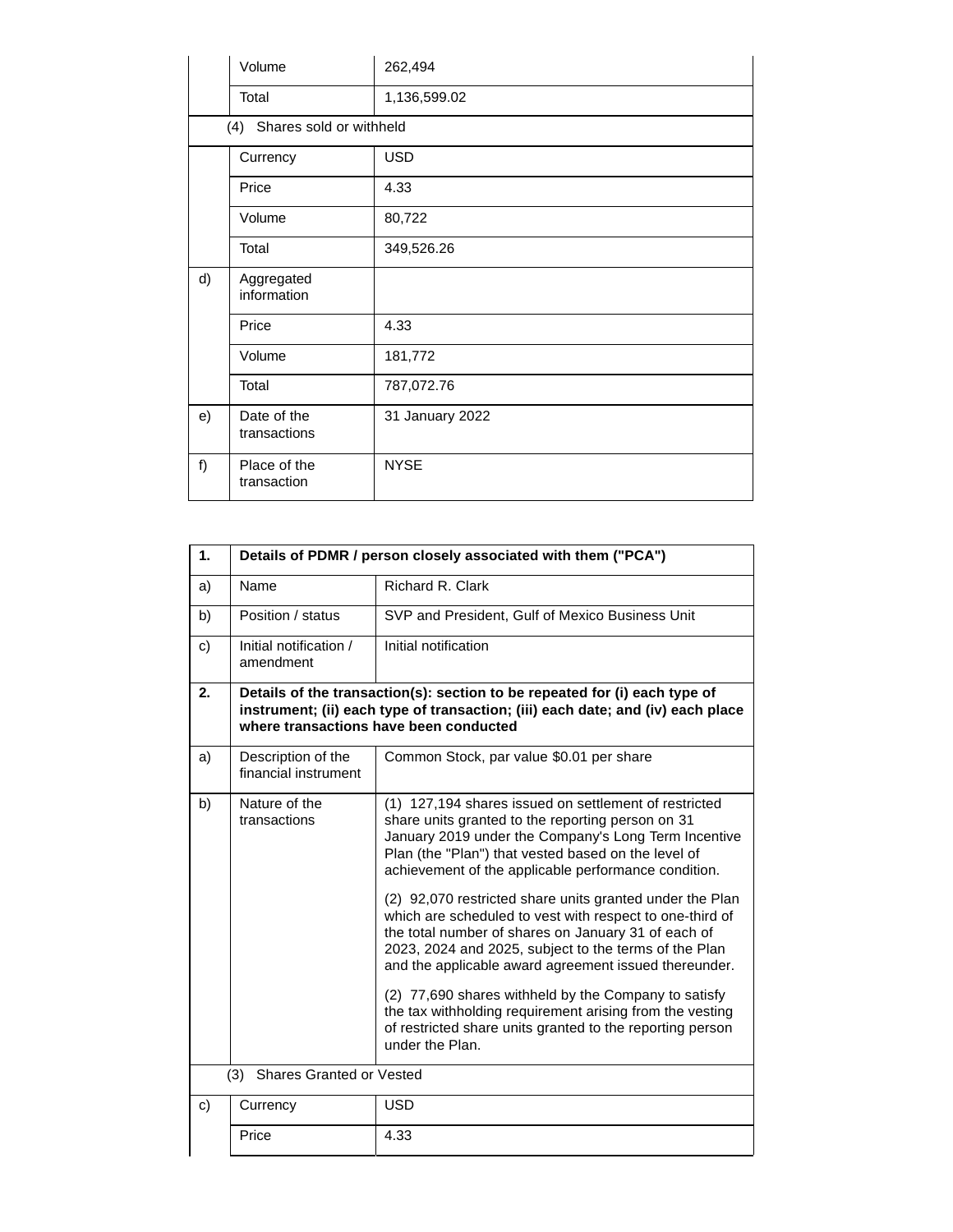|    | Volume                      | 219,264         |
|----|-----------------------------|-----------------|
|    | Total                       | 949,413.12      |
|    | (4) Shares sold or withheld |                 |
|    | Currency                    | <b>USD</b>      |
|    | Price                       | 4.33            |
|    | Volume                      | 77,690          |
|    | Total                       | 336,397.70      |
| d) | Aggregated<br>information   |                 |
|    | Price                       | 4.33            |
|    | Volume                      | 141,574         |
|    | Total                       | 613,015.42      |
| e) | Date of the<br>transactions | 31 January 2022 |
| f) | Place of the<br>transaction | <b>NYSE</b>     |

| 1. |                                            | Details of PDMR / person closely associated with them ("PCA")                                                                                                                                                                                                                                                                                                                                                                                                                                                                                                                                                                                                                                                                                                                         |
|----|--------------------------------------------|---------------------------------------------------------------------------------------------------------------------------------------------------------------------------------------------------------------------------------------------------------------------------------------------------------------------------------------------------------------------------------------------------------------------------------------------------------------------------------------------------------------------------------------------------------------------------------------------------------------------------------------------------------------------------------------------------------------------------------------------------------------------------------------|
| a) | Name                                       | Jason E. Doughty                                                                                                                                                                                                                                                                                                                                                                                                                                                                                                                                                                                                                                                                                                                                                                      |
| b) | Position / status                          | SVP and General Counsel                                                                                                                                                                                                                                                                                                                                                                                                                                                                                                                                                                                                                                                                                                                                                               |
| c) | Initial notification /<br>amendment        | Initial notification                                                                                                                                                                                                                                                                                                                                                                                                                                                                                                                                                                                                                                                                                                                                                                  |
| 2. |                                            | Details of the transaction(s): section to be repeated for (i) each type of<br>instrument; (ii) each type of transaction; (iii) each date; and (iv) each place<br>where transactions have been conducted                                                                                                                                                                                                                                                                                                                                                                                                                                                                                                                                                                               |
| a) | Description of the<br>financial instrument | Common Stock, par value \$0.01 per share                                                                                                                                                                                                                                                                                                                                                                                                                                                                                                                                                                                                                                                                                                                                              |
| b) | Nature of the<br>transactions              | (1) 91,796 shares issued on settlement of restricted<br>share units granted to the reporting person on 31<br>January 2019 under the Company's Long Term Incentive<br>Plan (the "Plan") that vested based on the level of<br>achievement of the applicable performance condition.<br>(2) 92,070 restricted share units granted under the Plan<br>which are scheduled to vest with respect to one-third of<br>the total number of shares on January 31 of each of<br>2023, 2024 and 2025, subject to the terms of the Plan<br>and the applicable award agreement issued thereunder.<br>(2) 57,065 shares withheld by the Company to satisfy<br>the tax withholding requirement arising from the vesting<br>of restricted share units granted to the reporting person<br>under the Plan. |
|    | (3)<br><b>Shares Granted or Vested</b>     |                                                                                                                                                                                                                                                                                                                                                                                                                                                                                                                                                                                                                                                                                                                                                                                       |
| c) | Currency                                   | <b>USD</b>                                                                                                                                                                                                                                                                                                                                                                                                                                                                                                                                                                                                                                                                                                                                                                            |
|    | Price                                      | 4.33                                                                                                                                                                                                                                                                                                                                                                                                                                                                                                                                                                                                                                                                                                                                                                                  |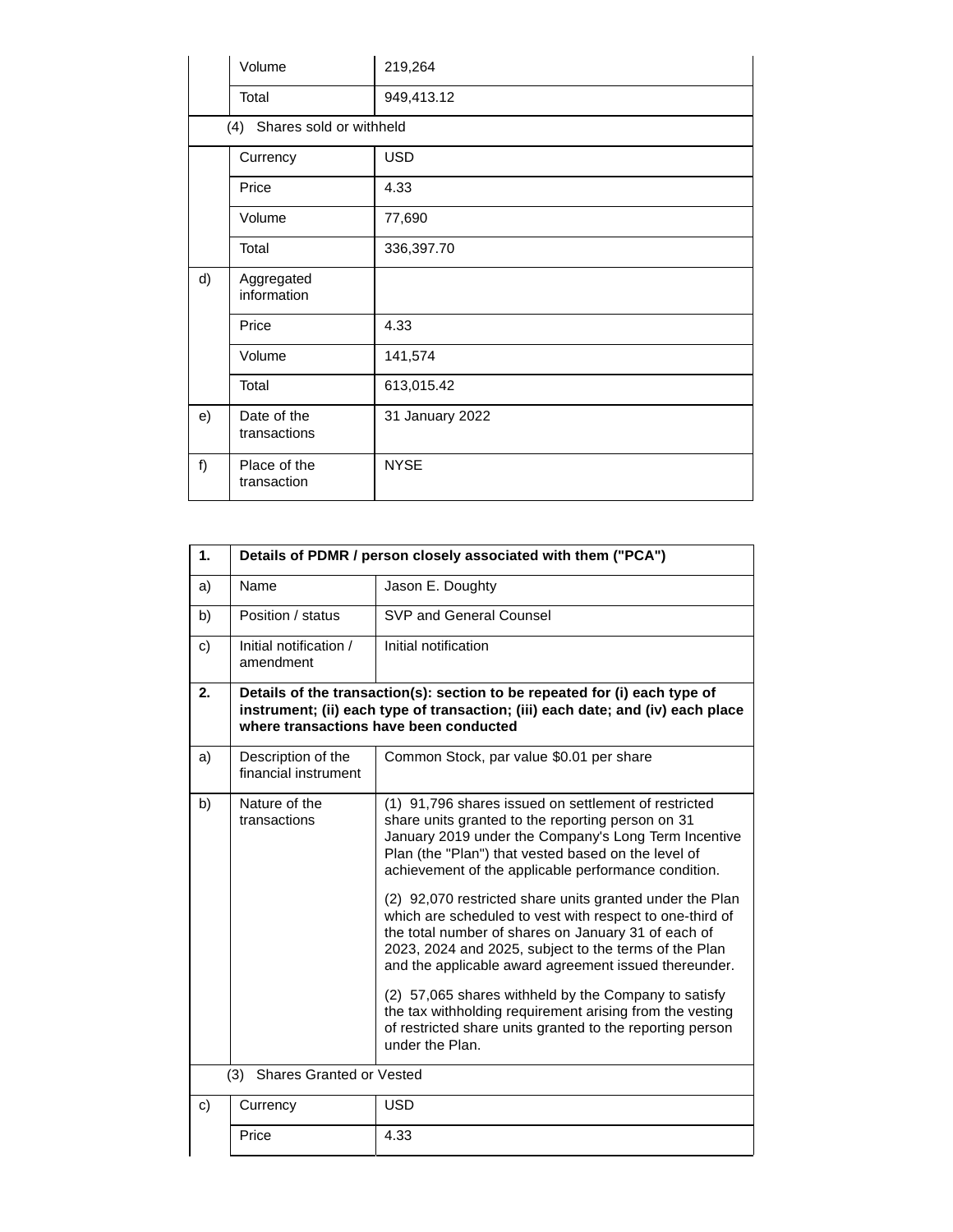|    | Volume                      | 183,866         |
|----|-----------------------------|-----------------|
|    | Total                       | 796,139.78      |
|    | (4) Shares sold or withheld |                 |
|    | Currency                    | <b>USD</b>      |
|    | Price                       | 4.33            |
|    | Volume                      | 57,065          |
|    | Total                       | 247,091.45      |
| d) | Aggregated<br>information   |                 |
|    | Price                       | 4.33            |
|    | Volume                      | 126,801         |
|    | Total                       | 549,048.33      |
| e) | Date of the<br>transactions | 31 January 2022 |
| f) | Place of the<br>transaction | <b>NYSE</b>     |

| 1. |                                            | Details of PDMR / person closely associated with them ("PCA")                                                                                                                                                                                                                                                                                                                                                                                                                                                                                                                                                                                                                                                                                                                       |
|----|--------------------------------------------|-------------------------------------------------------------------------------------------------------------------------------------------------------------------------------------------------------------------------------------------------------------------------------------------------------------------------------------------------------------------------------------------------------------------------------------------------------------------------------------------------------------------------------------------------------------------------------------------------------------------------------------------------------------------------------------------------------------------------------------------------------------------------------------|
| a) | Name                                       | Ronald W. Glass                                                                                                                                                                                                                                                                                                                                                                                                                                                                                                                                                                                                                                                                                                                                                                     |
| b) | Position / status                          | Vice President and Chief Accounting Officer                                                                                                                                                                                                                                                                                                                                                                                                                                                                                                                                                                                                                                                                                                                                         |
| c) | Initial notification /<br>amendment        | Initial notification                                                                                                                                                                                                                                                                                                                                                                                                                                                                                                                                                                                                                                                                                                                                                                |
| 2. |                                            | Details of the transaction(s): section to be repeated for (i) each type of<br>instrument; (ii) each type of transaction; (iii) each date; and (iv) each place<br>where transactions have been conducted                                                                                                                                                                                                                                                                                                                                                                                                                                                                                                                                                                             |
| a) | Description of the<br>financial instrument | Common Stock, par value \$0.01 per share                                                                                                                                                                                                                                                                                                                                                                                                                                                                                                                                                                                                                                                                                                                                            |
| b) | Nature of the<br>transactions              | (1) 5,769 shares issued on settlement of restricted<br>share units granted to the reporting person on 31<br>January 2019 under the Company's Long Term Incentive<br>Plan (the "Plan") that vested based on the level of<br>achievement of the applicable performance condition.<br>(2) 40,000 restricted share units granted under the Plan<br>which are scheduled to vest with respect to one-third of<br>the total number of shares on January 31 of each of<br>2023, 2024 and 2025, subject to the terms of the Plan<br>and the applicable award agreement issued thereunder.<br>(2) 8,246 shares withheld by the Company to satisfy the<br>tax withholding requirement arising from the vesting of<br>restricted share units granted to the reporting person<br>under the Plan. |
|    | <b>Shares Granted or Vested</b><br>(3)     |                                                                                                                                                                                                                                                                                                                                                                                                                                                                                                                                                                                                                                                                                                                                                                                     |
| c) | Currency                                   | <b>USD</b>                                                                                                                                                                                                                                                                                                                                                                                                                                                                                                                                                                                                                                                                                                                                                                          |
|    | Price                                      | 4.33                                                                                                                                                                                                                                                                                                                                                                                                                                                                                                                                                                                                                                                                                                                                                                                |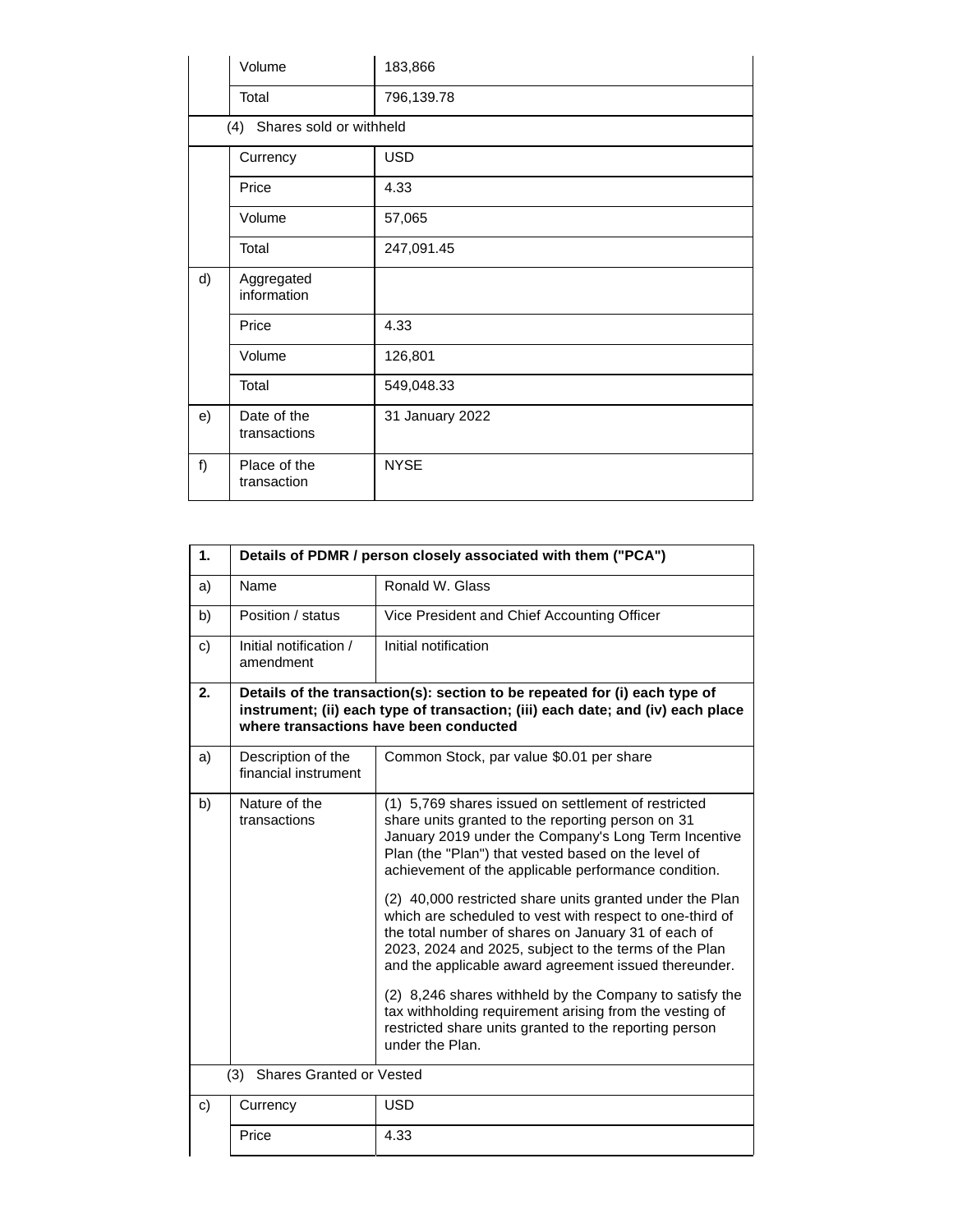|    | Volume                      | 45,769          |
|----|-----------------------------|-----------------|
|    | Total                       | 198,179.77      |
|    | (4) Shares sold or withheld |                 |
|    | Currency                    | <b>USD</b>      |
|    | Price                       | 4.33            |
|    | Volume                      | 8,246           |
|    | Total                       | 35,705.18       |
| d) | Aggregated<br>information   |                 |
|    | Price                       | 4.33            |
|    | Volume                      | 37,523          |
|    | Total                       | 162,474.59      |
| e) | Date of the<br>transactions | 31 January 2022 |
| f) | Place of the<br>transaction | <b>NYSE</b>     |

| 1. |                                            | Details of PDMR / person closely associated with them ("PCA")                                                                                                                                                                                                                                     |
|----|--------------------------------------------|---------------------------------------------------------------------------------------------------------------------------------------------------------------------------------------------------------------------------------------------------------------------------------------------------|
| a) | Name                                       | Andrew G. Inglis                                                                                                                                                                                                                                                                                  |
| b) | Position / status                          | Chairman and Chief Executive Officer                                                                                                                                                                                                                                                              |
| C) | Initial notification /<br>amendment        | Initial notification                                                                                                                                                                                                                                                                              |
| 2. |                                            | Details of the transaction(s): section to be repeated for (i) each type of<br>instrument; (ii) each type of transaction; (iii) each date; and (iv) each place<br>where transactions have been conducted                                                                                           |
| a) | Description of the<br>financial instrument | Common Stock, par value \$0.01 per share                                                                                                                                                                                                                                                          |
| b) | Nature of the<br>transactions              | (1) 250,209 shares issued on settlement of restricted<br>share units granted to the reporting person on 31<br>January 2019 under the Company's Long Term Incentive<br>Plan (the "Plan") that vested based on the level of<br>achievement of the applicable performance condition.                 |
|    |                                            | (2) 264,000 restricted share units granted under the<br>Plan which are scheduled to vest with respect to<br>one-third of the total number of shares on January 31 of<br>each of 2023, 2024 and 2025, subject to the terms of the<br>Plan and the applicable award agreement issued<br>thereunder. |
|    |                                            | (2) 154,839 shares withheld by the Company to satisfy<br>the tax withholding requirement arising from the vesting<br>of restricted share units granted to the reporting person<br>under the Plan.                                                                                                 |
|    | <b>Shares Granted or Vested</b><br>(3)     |                                                                                                                                                                                                                                                                                                   |
| C) | Currency                                   | <b>USD</b>                                                                                                                                                                                                                                                                                        |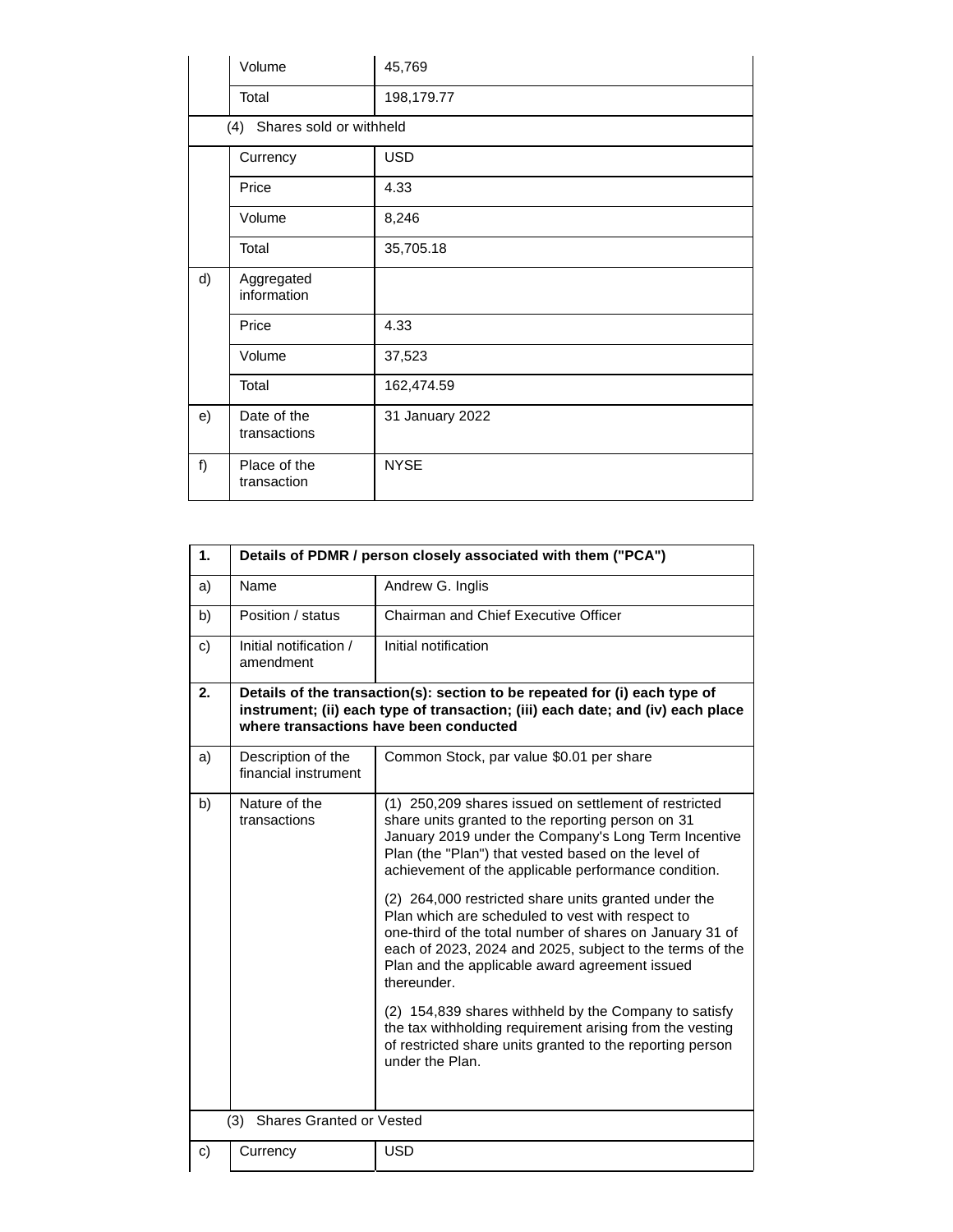|    | Price                       | 4.33            |
|----|-----------------------------|-----------------|
|    | Volume                      | 514,209         |
|    | Total                       | 2,226,524.97    |
|    | (4) Shares sold or withheld |                 |
|    | Currency                    | <b>USD</b>      |
|    | Price                       | 4.33            |
|    | Volume                      | 154,839         |
|    | Total                       | 670,452.87      |
| d) | Aggregated<br>information   |                 |
|    | Price                       | 4.33            |
|    | Volume                      | 359,370         |
|    | Total                       | 1,556,072.10    |
| e) | Date of the<br>transactions | 31 January 2022 |
| f) | Place of the<br>transaction | <b>NYSE</b>     |

| 1. | Details of PDMR / person closely associated with them ("PCA") |                                                                                                                                                                                                                                                                                                   |
|----|---------------------------------------------------------------|---------------------------------------------------------------------------------------------------------------------------------------------------------------------------------------------------------------------------------------------------------------------------------------------------|
| a) | Name                                                          | Neal D. Shah                                                                                                                                                                                                                                                                                      |
| b) | Position / status                                             | Senior Vice President and Chief Financial Officer                                                                                                                                                                                                                                                 |
| C) | Initial notification /<br>amendment                           | Initial notification                                                                                                                                                                                                                                                                              |
| 2. |                                                               | Details of the transaction(s): section to be repeated for (i) each type of<br>instrument; (ii) each type of transaction; (iii) each date; and (iv) each place<br>where transactions have been conducted                                                                                           |
| a) | Description of the<br>financial instrument                    | Common Stock, par value \$0.01 per share                                                                                                                                                                                                                                                          |
| b) | Nature of the<br>transactions                                 | (1) 75,775 shares issued on settlement of restricted<br>share units granted to the reporting person on 31<br>January 2019 under the Company's Long Term Incentive<br>Plan (the "Plan") that vested based on the level of<br>achievement of the applicable performance condition.                  |
|    |                                                               | (2) 148,500 restricted share units granted under the<br>Plan which are scheduled to vest with respect to<br>one-third of the total number of shares on January 31 of<br>each of 2023, 2024 and 2025, subject to the terms of the<br>Plan and the applicable award agreement issued<br>thereunder. |
|    |                                                               | (2) 29,818 shares withheld by the Company to satisfy<br>the tax withholding requirement arising from the vesting<br>of restricted share units granted to the reporting person<br>under the Plan.                                                                                                  |
|    | <b>Shares Granted or Vested</b><br>(3)                        |                                                                                                                                                                                                                                                                                                   |
| C) | Currency                                                      | <b>USD</b>                                                                                                                                                                                                                                                                                        |
|    |                                                               |                                                                                                                                                                                                                                                                                                   |